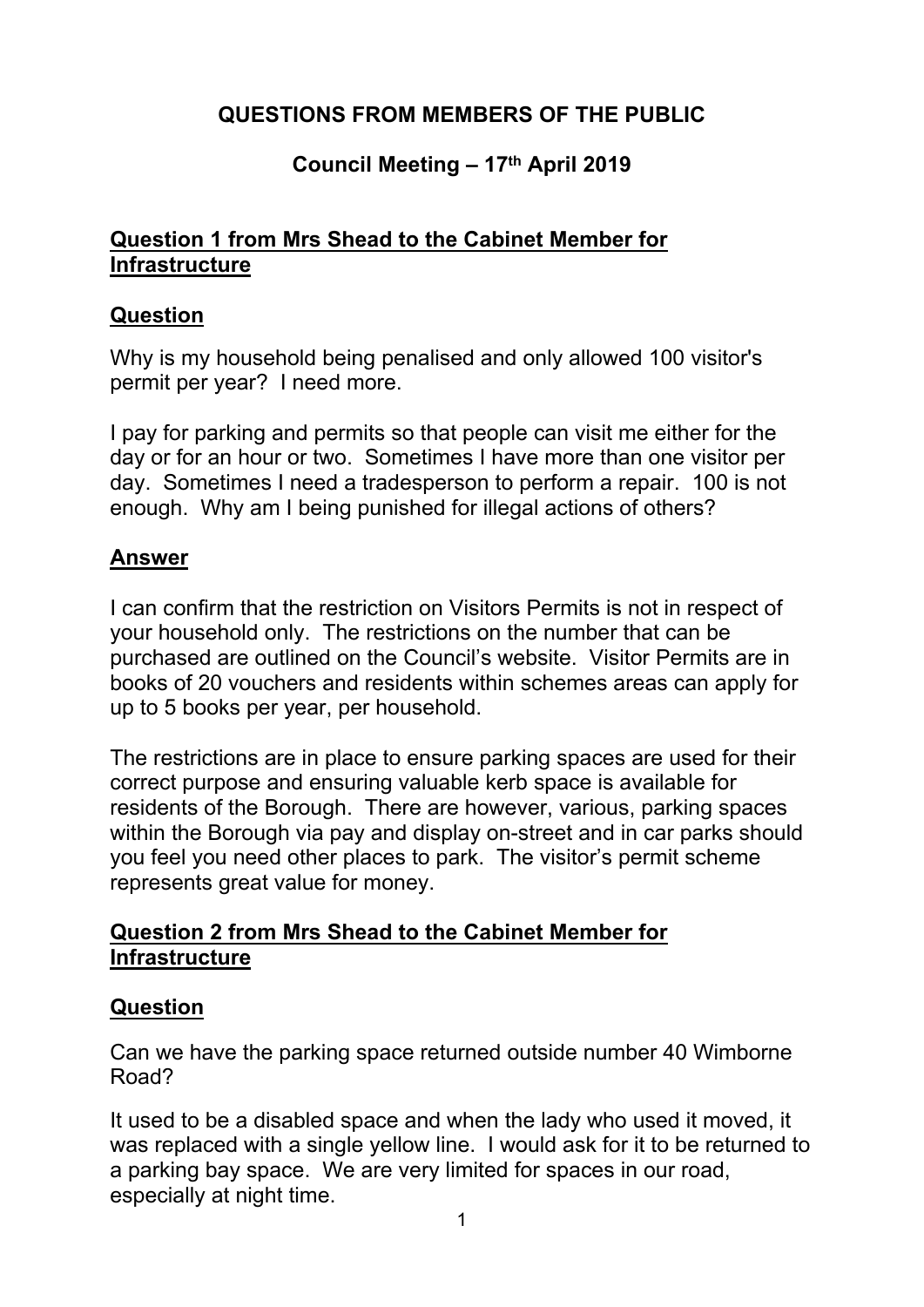## **Answer**

The restrictions in Wimborne Road are currently Monday – Friday, 9.30am to 4.30pm for resident permit holders. Therefore outside of these times the space is available for people to park and as such there is no need to mark out a specific parking bay.

## **Question 3 from Mr Grubb to the Cabinet Member for Growth**

Has Parliament given the powers to the local authority to insist planning applications for residential developments will not be considered unless there is full recycling facilities provided at the time of occupation of the property?

### **Answer**

Parliament has not given Local Planning authorities a specific power in this regard.

The provision of adequate recycling facilities for new residential schemes is a material consideration in the determination of planning applications for such development.

Where planning permission is granted for residential development and it is appropriate to do so conditions can be used to ensure adequate recycling facilities are delivered at the time of occupation.

## **Question 4 from Mr Grubb to the Cabinet Member for Growth**

## **Question**

If parliament has not given the powers to the local authorities in respect of the above question:

Why has Southend Borough Council not passed a By-Law in order to deal with this problem? (Cole House has been occupied for the last 2/3 years and it is possible the other developments in Kenway also have this problem).